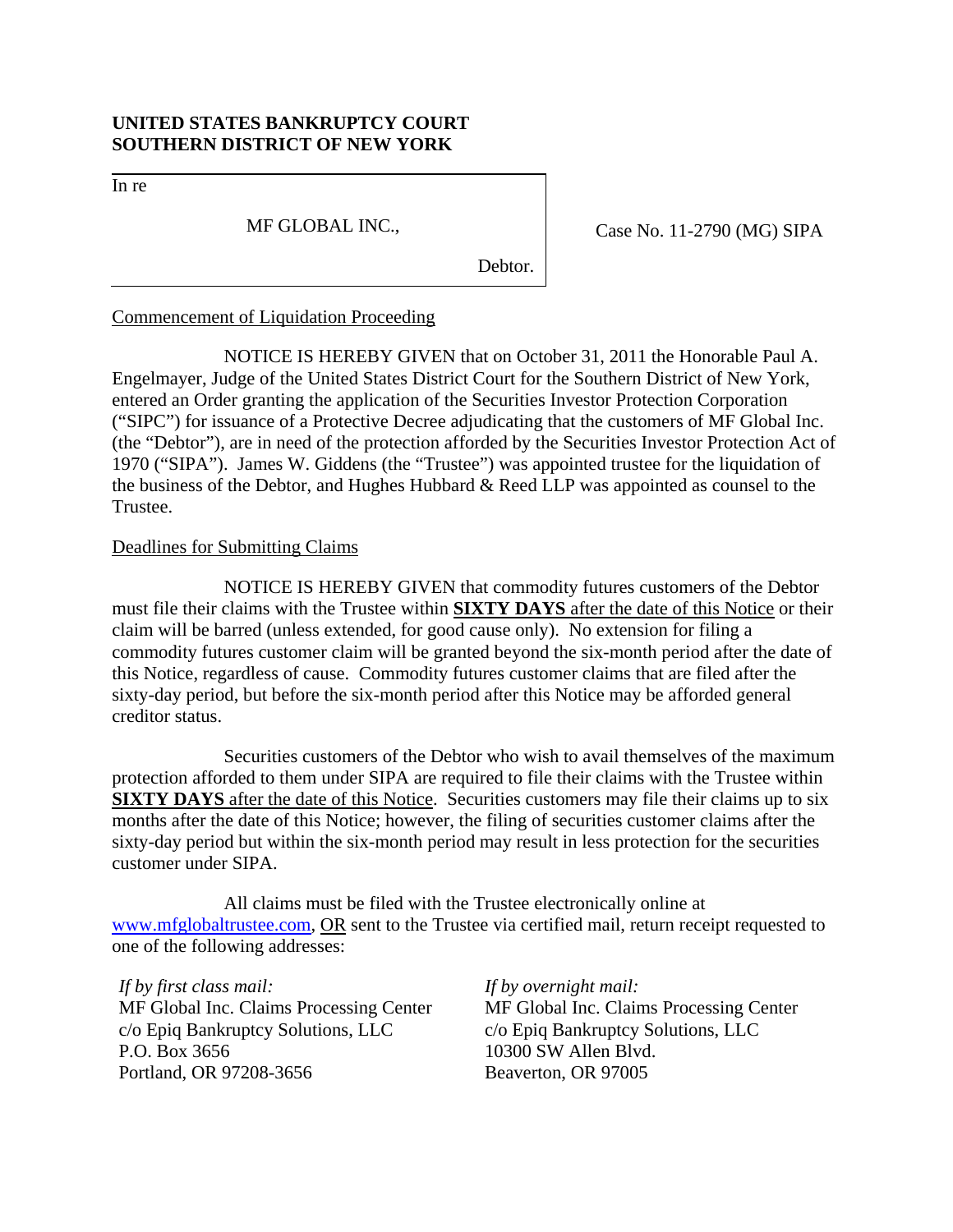Customer claims will be deemed filed only when received by the Trustee. Claims that are filed electronically must be received by 11:59 p.m. (Prevailing Eastern Time) on the bar date to be considered timely.

Forms for the filing of customers' claims are being mailed to customers of the Debtor as their names and addresses appear on the Debtor's books and records. Customer claim forms are also available on the Trustee's website, www.mfglobaltrustee.com, or by writing to the Trustee at the address of his counsel below.

Claims by broker-dealers for the completion of open contractual securities commitments must be filed with the Trustee within sixty days after the date of this Notice. Such claims will be deemed to be filed only when received by the Trustee.

All other creditors of the Debtor must file formal claims with the Trustee at the address shown above within **SIX MONTHS** after the date of this Notice. All such claims will be deemed filed only when received by the Trustee.

**For the avoidance of doubt, (i) claims of commodity futures customers must be received by the Trustee on or before January 31, 2012; (ii) claims of securities customers seeking the maximum protection under SIPA must be received by the Trustee on or before**  January 31, 2012; and (iii) all claims must be received by the Trustee on or before June 2, **2012, or they will be absolutely barred. No commodity futures customer claim will be allowed unless received by the Trustee on or before January 31, 2012, or unless extended (for good cause only); but, if received by the Trustee after January 31, 2012, but on or before June 2, 2012, a commodity futures customer claim may be afforded general creditor status.** 

 The Trustee has published protocols for certain transactional claims. These protocols should be reviewed carefully before submitting a claim to the Trustee, and are available at the Trustee's website, www.mfglobaltrustee.com.

## Automatic Stay Of Actions Against The Debtor

NOTICE IS HEREBY GIVEN that as a result of the issuance of the Protective Decree, certain acts and proceedings against the Debtor and its property are stayed as provided in 11 U.S.C. § 362 and by order of the United States District Court for the Southern District of New York, entered October 31, 2011 by the Honorable Paul A. Engelmayer.

## Meeting of Customers and Other Creditors

NOTICE IS HEREBY GIVEN that a meeting of customers and other creditors will be held at the New York Marriott Downtown, 85 West Street, New York, NY 10006, on January 12, 2012 at 10:00 a.m. The Trustee will preside at such meeting, to provide information about the customer claims process and the progress of this SIPA liquidation.